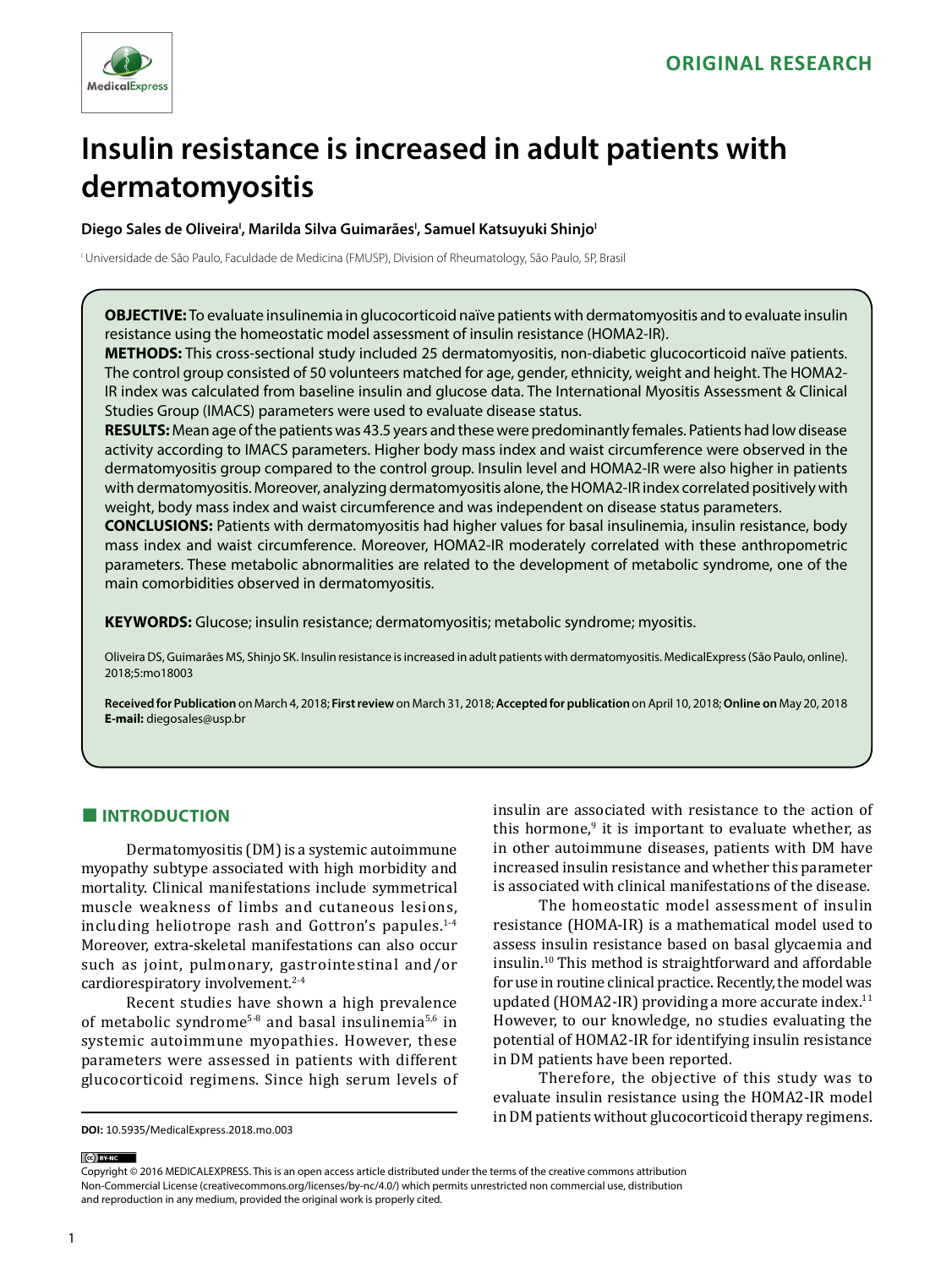#### **■ MATERIALS AND METHODS**

This cross-sectional study was performed at a single center and initially included 71 consecutive patients with DM (age  $\geq$  18 years) enrolled between January 2012 and July 2016 who fulfilled all of the Bohan and Peter criteria items<sup>1</sup> and were regularly followed at our Myopathy Unit.

As inclusion criteria, only patients who were glucocorticoid naïve or not in use of the medication for the last 3 months were included in the present study. Patients with clinically amyopathic DM, cancer-associated myositis, acute and/or chronic infections, liver and renal diseases, hypothyroidism, diabetes mellitus, in use of antimalarial drugs or statins were excluded. Therefore, 25 out of the initial 71 patients with DM were included in the study along with 50 volunteers matched for age, gender, ethnicity, weight and height, selected in the same period.

The study was approved by the institutional Ethics Committee (case # 01445312.3.0000.0068).

All participants underwent a clinical evaluation that included a standardized interview, and charts, which were extensively reviewed.

Demographic data included current age, age at disease onset, gender, ethnicity, disease duration, waist circumference, weight, height and body mass index (BMI: weight/height<sup>2</sup> - kg/m<sup>2</sup>). Clinical data included cutaneous manifestations, such as heliotrope rash, Gottron's papules, Raynaud's phenomenon, "V-neck" sign, facial rash, vasculitis, ulcers, "shawl" sign and calcinosis. Comorbidities and lifestyle evaluation, such as systemic arterial hypertension and tobacco use were also recorded.

**Laboratory evaluation**. A blood sample (15 mL) obtained from each participant after a 12-hour overnight fast was collected and immediately (< 30 min) centrifuged at 3000 rpm for 10 minutes at 4°C, and processed. The following laboratory data were analyzed: serum levels of creatine phosphokinase (reference value: 26 - 192 U/L), aldolase ( $\leq 7.6$  U/L), alanine aminotransferase ( $\leq$ 31 U/L), aspartate aminotransferase (< 31 U/L), lactate dehydrogenase (135 - 214 U/L), fasting blood glucose ( $\leq$ 100 mg/dL) and insulin ( $\leq$  25  $\mu$ U/mL). Insulin resistance was defined by the HOMA2-IR model.<sup>11,12</sup> Antinuclear antibodies were detected by indirect immunofluorescence using HEp-2 cells as substrate. Anti-Mi-2 autoantibody was determined using a commercial kit (Myositis Profile 3, Euroimmun, Germany) according to the manufacturer's protocol. The evaluation of the anti-Mi-2 results was based on the methods established in a previous study.13

**Disease status.** Was evaluated by the following questionnaires and scores: global assessment of the disease (by physician and patient) using the visual analogue scale (VAS),<sup>14</sup> Manual Muscle Testing (MMT-8)<sup>15</sup> Health Assessment Quality (HAQ)<sup>16</sup> and Myositis Disease Activity Assessment Visual Analogue Scales (MYOACT).17 Therapy data included the use of immunosuppressive drugs.

**Statistical analysis.** The Kolmogorov-Smirnov test was used to evaluate the distribution of each parameter. Data were expressed as mean ± standard deviation (SD) for continuous variables or as frequencies and percentages (%) for categorical variables. The median  $(25<sup>th</sup> - 75<sup>th</sup>)$ interquartile range) was calculated for continuous variables that were non-normally distributed. Comparisons between patient vs. control parameters were made using Student's *t*-test or the Mann-Whitney test for continuous variables; the Chi-squared test or Fisher's exact test were used to evaluate the categorical variables. Correlations among the parameters were analyzed by Spearman correlation. All of the analyses were performed using the SPSS 15.0 statistics software (Chicago, USA). A value of *P* < 0.05 was considered to indicate statistical significance.

## **■ RESULTS**

Twenty-five DM patients and 50 healthy controls were evaluated; controls were matched to patients for mean age, ethnicity, gender, weight and height distribution and thus were comparable between the two groups (Table 1). Mean age at disease onset was 40.7 years, with a median period of symptoms prior to diagnosis of 4 months.

Concerning anthropometric parameters, BMI and waist circumference were higher in DM patients compared to controls.

The main cutaneous involvement was heliotrope rash followed by: Gottron's papules, Raynaud's phenomenon, "V-neck" sign, facial rash, vasculitis, ulcers and "shawl" sign. There were no cases with calcinosis.

In general, the patients included in the present study had low disease activity, with median MMT-8 of 80, HAQ of 0.00, patient VAS of 1.0 cm, physician VAS of 0.0 cm, MYOACT of 0.4 and low serum level of muscle enzymes.

The presence of antinuclear and anti-Mi-2 antibodies was 60.0 and 12.0%, respectively.

There was no difference between groups regarding systemic arterial pressure or tobacco use.

Nine patients (36.0%) were using immunosuppressive azathioprine: 2 – 3 mg/kg/day and/or methotrexate: (15 - 20 mg/week) as monotherapy or in combination.

Higher serum levels of insulin and HOMA2-IR were observed in DM patients, compared to controls, with similar levels of glucose.

Further analysis of DM patients revealed that the HOMA2-IR was moderately correlated with weight, BMI and waist circumference (Figure 1).

## **■ DISCUSSION**

The present study showed that the patients with DM had higher values of insulinemia and insulin resistance compared to healthy individuals. Moreover, analyzing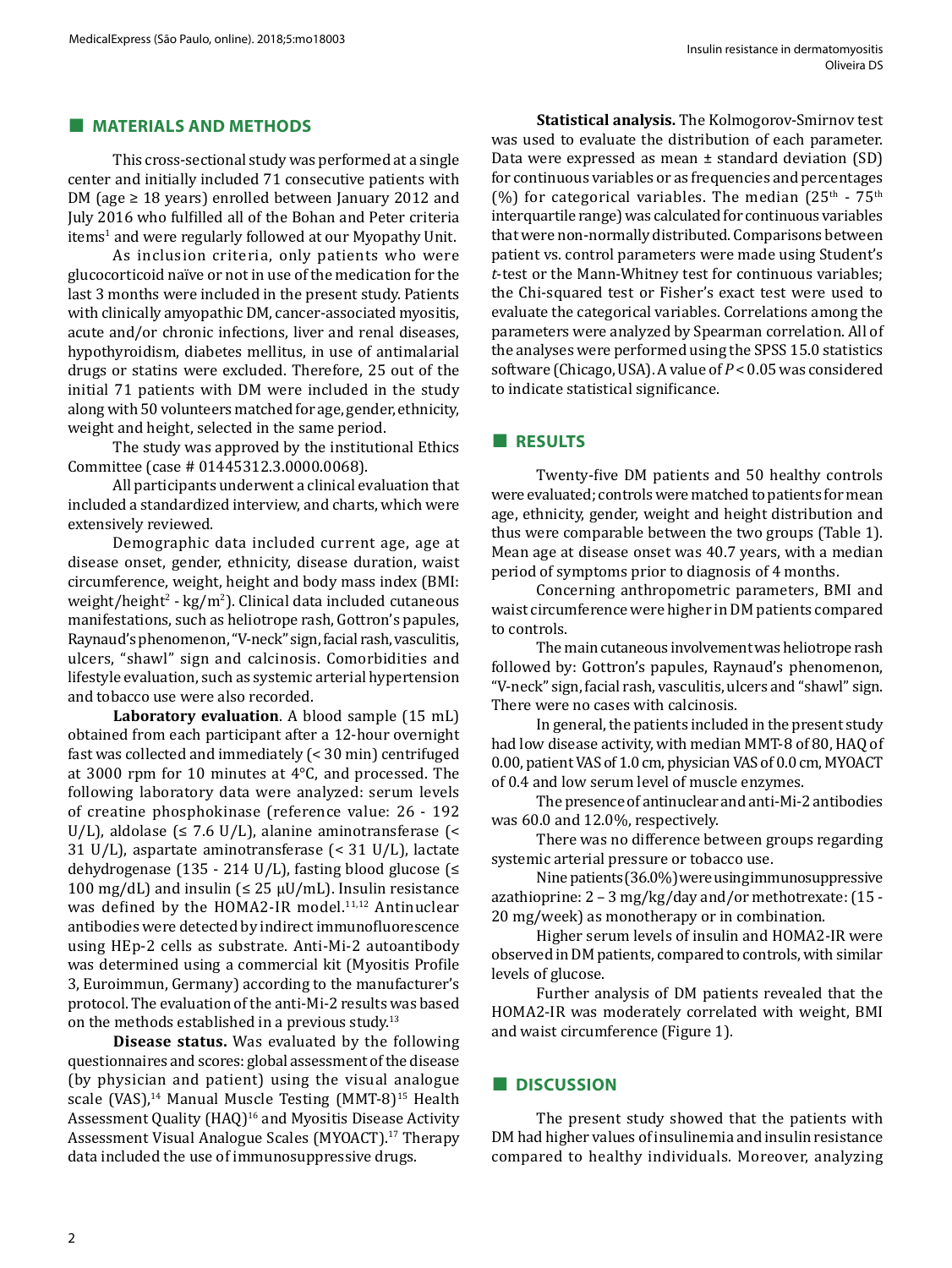#### **Table 1.** General features of patients with dermatomyositis and healthy controls.

| Parameters                              | <b>DM</b><br>$(n = 25)$ | Control<br>$(n = 50)$ | P<br>value               |
|-----------------------------------------|-------------------------|-----------------------|--------------------------|
| Current age (years)                     | $43.5 \pm 15.2$         | 43.4±11.2             | 0.968                    |
| White ethnicity                         | 16 (64.0)               | 32 (64.0)             | >0.999                   |
| Female gender                           | 19 (76.0)               | 38 (76.0)             | >0.999                   |
| Age at disease onset (years)            | $40.7 \pm 15.2$         |                       |                          |
| Duration: diagnosis - symptoms (months) | $4.0(2.3-7.8)$          |                       |                          |
| Anthropometric parameters               |                         |                       |                          |
| Weight (kg)                             | 76 (65-87)              | 66 (58-74)            | 0.087                    |
| Height (cm)                             | 162 (158-168)           | 165 (157-168)         | 0.408                    |
| BMI (kg/cm <sup>2</sup> )               | 28.9 (23.5-32.0)        | 24.2 (23.5-26.2)      | 0.037                    |
| Waist circumference (cm)                | 99.5 (85.0-107.0)       | 82.0 (78.0-90.0)      | 0.003                    |
| Cutaneous involvement                   |                         |                       |                          |
| Heliotrope rash                         | 23 (93.0)               |                       |                          |
| Gottron's papules                       | 23 (92.0)               |                       |                          |
| Raynaud' phenomenon                     | 12 (48.0)               |                       |                          |
| "V-neck" sign                           | 9(36.0)                 |                       |                          |
| Facial rash                             | 15 (20.0)               |                       |                          |
| Vasculitis                              | 5(20.0)                 |                       |                          |
| Ulcers                                  | 4(16.0)                 |                       |                          |
| "Shawl" sign                            | 3(12.0)                 |                       |                          |
| Calcinosis                              | 0                       |                       |                          |
| MMT-8 (0-80)                            | 80 (74-80)              |                       |                          |
| HAQ (0.00-3.00)                         | $0.00(0.00-0.43)$       |                       |                          |
| Patient VAS (0-10 mm)                   | $1.0(0.0-5.0)$          |                       |                          |
| Physician VAS (0-10 mm)                 | $0.0(0.0-3.5)$          |                       |                          |
| <b>MYOACT (0-70)</b>                    | $0.4(0.0-2.0)$          |                       |                          |
| Creatine phosphokinase (U/L)            | 155 (74-402             | 100 (72-146)          | 0.041                    |
| Aldolase (U/L)                          | $5.1(3.6-6.8)$          | $3.6(2.8-4.4)$        | < 0.001                  |
| Lactic dehydrogenase (U/L)              | 400 (333-596)           | 359 (318-400)         | 0.036                    |
| Alanine aminotransferase (U/L)          | 22 (15-52)              | 16 (13-21)            | 0.003                    |
| Aspartate aminotransferase (U/L)        | 26 (19-43)              | 20 (17-23)            | 0.020                    |
| Antinuclear antibody                    | 15 (60.0)               |                       |                          |
| Anti-Mi-2 antibody                      | 3(12.0)                 |                       |                          |
| Systemic arterial hypertension          | 8(32.0)                 | 8(16.0)               | 0.139                    |
| Tobacco use                             | 2(8.0)                  | 9(18.0)               | 0.318                    |
| Glucocorticoid                          | 0                       | 0                     | >0.999                   |
| Immunossupressive                       | 9(36.0)                 | $\pmb{0}$             | $\overline{\phantom{a}}$ |
| Glucose (mg/dL)                         | 85 (78-94)              | 80 (70-89)            | 0.084                    |
| Insulin (µU/mL)                         | 11.4 (7.8-18.8)         | $6.4(5.0-8.0)$        | < 0.001                  |
| HOMA2-IR                                | 2.35 (1.38-4.33)        | 1.20 (0.90-1.70)      | < 0.001                  |

Results expressed as mean ± standard deviation, median (25<sup>th</sup> - 75<sup>th</sup> interquartile range) or percentage (%).

DM: Dermatomyositis; BMI: Body Mass Index; HAQ: Health Assessment Questionnaire; HOMA2-IR: Updated version of Homeostatic Model Assessment of Insulin Resistance; MMT: Manual Muscle Testing; MYOACT: Myositis Disease Activity Assessment Visual Analogue Scales; VAS: Visual Analogue Scales.

Immunosuppressive agents: azathioprine (2 – 3 mg/kg/day) and/or methotrexate (15 - 20 mg/week).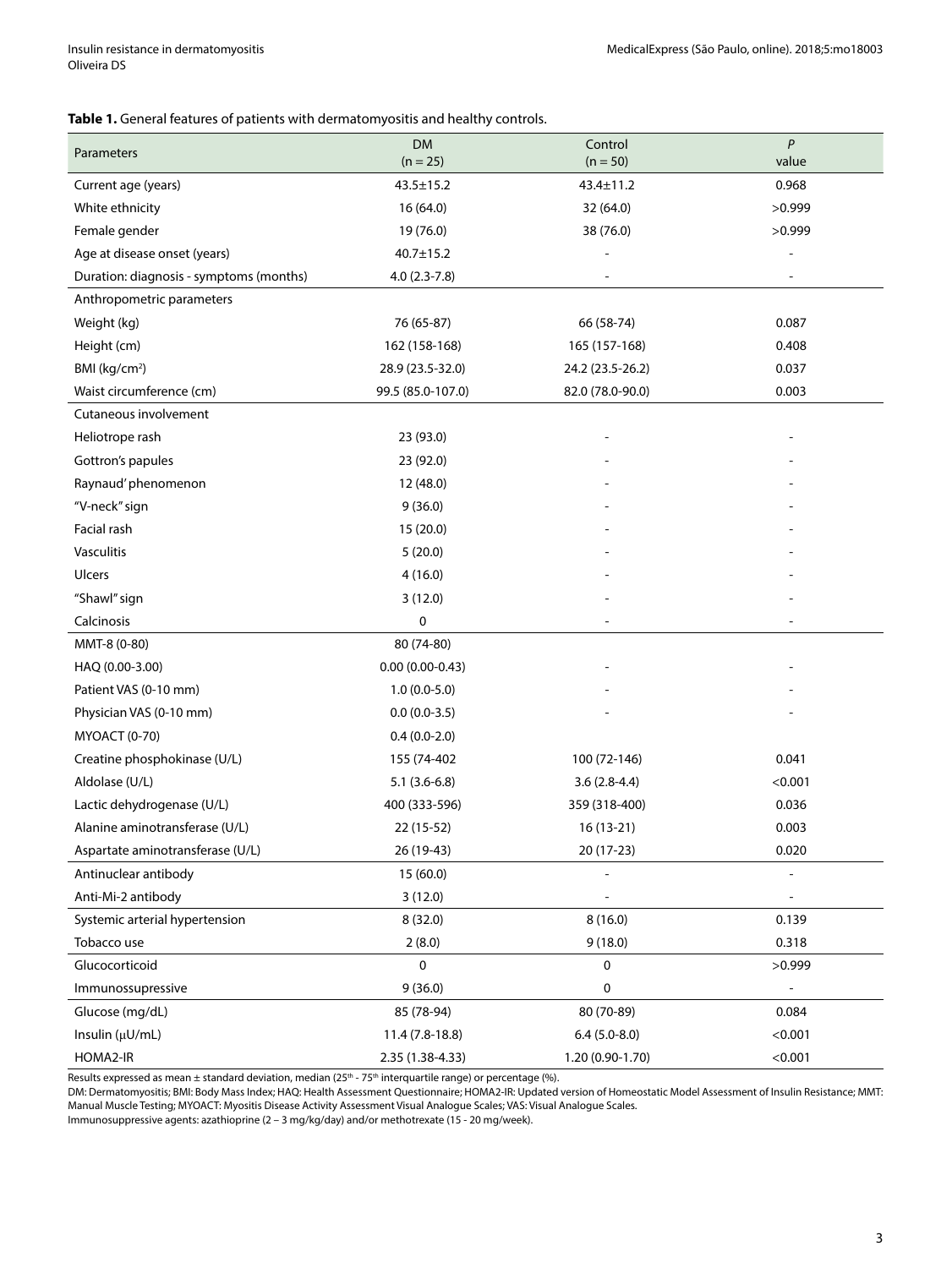

Figure 1. Correlation of HOMA2-IR with weight, body mass index (BMI) and waist circumference in patients with dermatomyositis. HOMA2-IR: Updated version of Homeostatic Model Assessment of Insulin Resistance; BMI: Body Mass Index.

patients with DM alone, the HOMA2-IR correlated significantly with weight, BMI and waist circumference.

Previous studies have shown a high prevalence of metabolic syndrome and basal insulinemia in DM.5,6 However, these parameters were assessed in the patients with different glucocorticoid therapy regimens. By contrast, the present study included only patients who were glucocorticoid naïve, or not in use of the medication for the last 3 months.

Insulin resistance is highly prevalent in autoimmune rheumatic diseases.17-21 Waist circumference, BMI and obesity seem to be the main factors contributing to increased insulin resistance in these diseases. $22,23$  For instance, BMI and waist circumference were found to be significantly associated with the HOMA2-IR in systemic lupus erythematosus.22 In rheumatoid arthritis, obesity is the main determinant of insulin resistance, even more than the circulating pro-inflammatory cytokines levels.<sup>23</sup>

The present study corroborates the growing body of evidence suggesting that insulin resistance in autoimmune rheumatic diseases is independent of the diseases and is, instead, caused by associated risk factors.<sup>22,23</sup>

Several factors can contribute to the high BMI and waist circumference found in these patients. The use of glucocorticoids could be associated with an increase in visceral fat and waist circumference.23 However, because patients on glucocorticoid therapy were not included in the present study, other factors may have contributed to the increased waist circumference and BMI seen in these patients.

In this scenario, patients with autoimmune rheumatic diseases show marked sedentary behavior and physical inactivity, risk factors which seem to be frequently overlooked in these patients.<sup>24</sup> This behavior, in turn, can lead to an increase in BMI and waist circumference, which further contributes to increased insulin resistance.<sup>25</sup> However, in the present study, we do not measure physical activity levels in the patients with DM, or if this outcome

correlates with IR in these patients. Thus, more studies are necessary for further extrapolations. Increased BMI and waist circumference are associated with an increase in pro-inflammatory cytokines, such as TNF-α and IL-1β, two cytokines capable of impairing insulin signaling.<sup>26-28</sup> Furthermore, an increase in visceral fat and waist circumference is associated with activation of toll-like receptors (TLR).29 TLR signaling pathways exacerbate the pro-inflammatory response, and might contribute to the development of obesity-associated insulin resistance.<sup>29,30</sup>

Recent studies have shown that metabolic syndrome is highly prevalent in patients with DM.5,6 Metabolic syndrome, a clinically relevant condition, is defined as the presence of at least three risk factors for cardiovascular disease, including visceral obesity, dyslipidemia, hypertension and insulin resistance, with this last factor representing a central component of this disorder.<sup>6</sup>

The elevated levels of insulinemia and insulin resistance found in the present study, associated with the higher prevalence of metabolic syndrome, further confirm that patients with DM have a higher cardiovascular risk, independent of disease activity. Thus, strategies capable of attenuating this outcome, and consequently lowering cardiovascular risk, should be employed in this group of patients.

The present study has some limitations. A complementary analysis of the lipid profile, of acute reactant factors and also of some pro-inflammatory serum cytokines were not performed.

# **■ SUMMARY**

Patients with DM show higher values of basal insulinemia and insulin resistance. Moreover, the HOMA2- IR correlates with weight, BMI and waist circumference in DM. These metabolic abnormalities are related to the development of metabolic syndrome, one of the main comorbidities observed in dermatomyositis.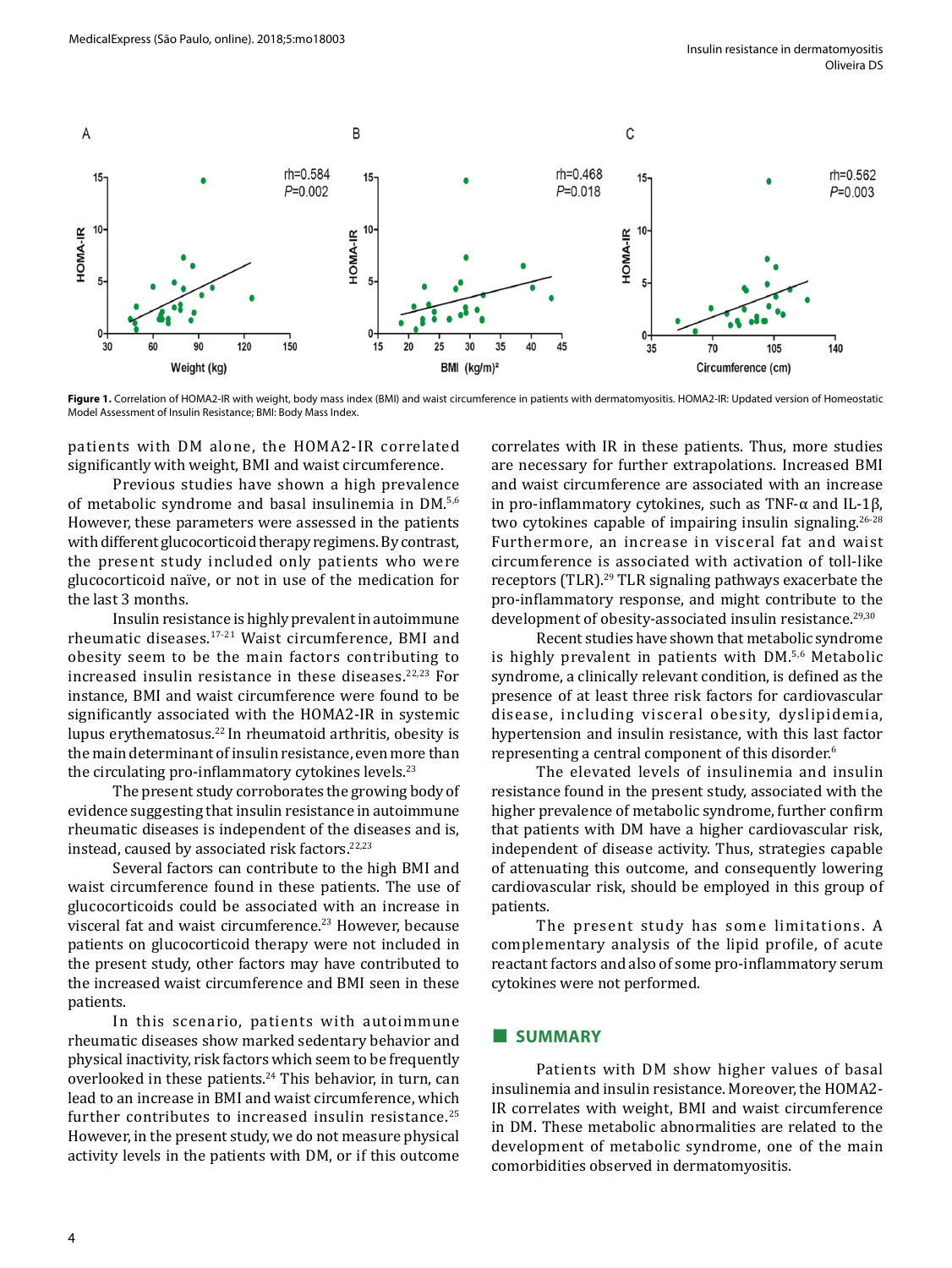#### **■ AUTHOR CONTRIBUTION**

D S Oliveira: reviewing literature, executing and writing the present article.

M G Silva: reviewing literature, executing and writing the present article.

S K Shinjo: planning, reviewing literature, executing and writing the present article.

#### **■ CONFLICT OF INTEREST**

All authors declare no conflict of interest.

# **■ ACKNOWLEDGEMENTS**

This work was supported by: Fundação de Amparo à Pesquisa do Estado de São Paulo (FAPESP) [#2016/19771- 5] to D.S.O; Coordenação de Aperfeiçoamento de Pessoal de Nível Superior (CAPES) to M.G.S; FAPESP [#2012/07101-4], Federico Foundation and Fundação Faculdade de Medicina to S.K.S.

# **RESISTÊNCIA INSULÍNICA AUMENTADA EM PACIENTES COM DERMATOMIOSITE**

**OBJETIVO**: Avaliar a insulinemia em pacientes com dermatomiosite virgens de glicocorticoide e avaliar a resistência insulínica, utilizando o modelo de avaliação da homeostase de resistência insulínica (HOMA2-IR).

**MÉTODOS**: Este estudo transversal incluiu 25 pacientes com dermatomiosites, não-diabéticos e sem uso prévio de glicocorticoides. Para o grupo de controle, 50 voluntários foram pareados por idade, gênero, etnia, peso e estatura. O índice HOMA2-IR foi calculado a partir de dados basais de insulina e glicose. Os parâmetros do International Myositis Assessment & Clinical Studies Group (IMACS) foram utilizados para avaliar o status da doença.

**RESULTADOS**: A méda de idade dos pacientes foi de 43,5 anos, predominantemente do sexo feminino. Os pacientes apresentaram baixa atividade de doença de acordo com os parâmetros do IMACS. O índice de massa corporal e a circunferência da cintura foram maiores no grupo da dermatomiosite em comparação com o grupo controle. O nível de insulina e o HOMA2-IR também foram maiores em pacientes com dermatomiosite. Além disso, analisando a dermatomiosite isoladamente, o índice HOMA2-IR correlacionou-se positivamente com o peso, o índice de massa corporal e a circunferência da cintura e foi independente dos parâmetros de status da doença.

**CONCLUSÕES**: Pacientes com dermatomiosite apresentam valores mais elevados de insulinemia basal, resistência à insulina, índice de massa corporal e circunferência da cintura. Além disso, o HOMA2-IR está moderadamente correlacionado com esses parâmetros antropométricos. Essas anormalidades metabólicas estão relacionadas ao desenvolvimento da síndrome metabólica, uma das principais comorbidades observadas na dermatomiosite.

**PALAVRAS-CHAVE:** Glicose; resistência a insulina; dermatomiosite; síndrome metabólica; miosite.

#### **■ REFERENCES**

- 1. Bohan A, Peter JB. Polymyositis and dermatomyositis (first of two parts). N Engl J Med. 1975;292(7);344-7. DOI:10.1056/ NEJM197502132920706
- 2. Dalakas MC. Inflammatory muscle diseases. N Engl J Med. 2015;373 (4):393-4. DOI:10.1056/NEJM197502132920706
- 3. Dalakas MC. Pathogenesis and therapies of imune-mediated myopathies. Autoimmun Rev. 2012;11(3):203-6. DOI:10.1016/j. autrev.2011.05.013
- 4. De Souza FHC, De Moraes TB, Levy-Neto M, Shinjo SK. Adult dermatomyositis: experience of a Brazilian tertiary care center. Rev Bras Reumatol. 2012;52(6):897-902. DOI:10.1590/S0482- 50042012000600008
- 5. de Moraes MT, de Souza FH, de Barros TB, Shinjo SK. Analysis of metabolic syndrome in adult dermatomyositis with a focus on cardiovascular disease. Arthritis Care Res (Hoboken). 2013;65(5):793- 9. DOI:10.1002/acr.21879.
- 6. Silva MG, Borba EF, Mello SB, Shinjo SK. Serum adipocytokine profile and metabolic syndrome in young adult female dermatomyositis patients. Clinics (Sao Paulo). 2016;71(12):709-14. DOI:10.6061/ clinics/2016(12)06
- 7. de Souza FH, Shinjo SK. The high prevalence of metabolic syndrome in polymyositis. Clin Exp Rheumatol. 2014;32(1):82-7.
- 8. Araujo PAO, Silva MG, Borba EF, Shinjo SK. High prevalence of metabolic syndrome in antisynthetase syndrome. Clin Exp Rheumatol. 2017 (accepted).
- 9. Zhang X, Li J, Zheng S, Luo Q, Zhou C, Wang C. Fasting insulin, insulin resistance, and risk of cardiovascular or all-cause mortality in non-diabetic adults: a meta-analysis. Biosci Rep. 2017;37 (5):pii:BSR20170947. DOI:10.1042/BSR20170947
- 10. Matthews DR, Hosker JP, Rudenski AS, Naylor BA, Treacher DF, Turner RC. Homeostasis model assessment: insulin resistance and beta-cell function from fasting plasma glucose and insulin concentrations in man. Diabetologia. 1985;28(7):412-9.
- 11. Levy JC, Matthews DR, Hermans MP. Correct homeostasis model assessment (HOMA) evaluation uses the computer program. Diabetes Care. 1998;21(12):2191-2.
- 12. Nolan JJ, Faerch K. Estimating insulin sensitivity and beta cell function: perspectives from the modern pandemics of obesity and type 2 diabetes. Diabetologia. 2012;55(11):2863-7. DOI:10.1007/s00125- 012-2684-0
- 13. Cruellas MG, Viana V dos S, Levy-Neto M, Souza FH, Shinjo SK. Myositisspecific and myositis-associated autoantibody profiles and their clinical associations in a large series of patients with polymyositis and dermatomyositis. Clinics (Sao Paulo). 2013;68(7):909-14. DOI:10.6061/clinics/2013(07)04
- 14. Miller FW, Rider GL, Chung YL, Cooper R, Danko K, Farewell V, et al. Proposed preliminary core set measures for disease outcome assessment in adult and juvenile idiopathic inflammatory myopathies. Rheumatology (Oxford). 2001;40(11):1262-73. DOI:10.1093/ rheumatology/40.11.1262
- 15. De Backer G, Ambrosioni E, Borch-Johnsen K, Brotons C, Cifkova R, Dallongeville J, et al. European guidelines on cardiovascular disease prevention in clinical practice. Third Joint Task Force of European